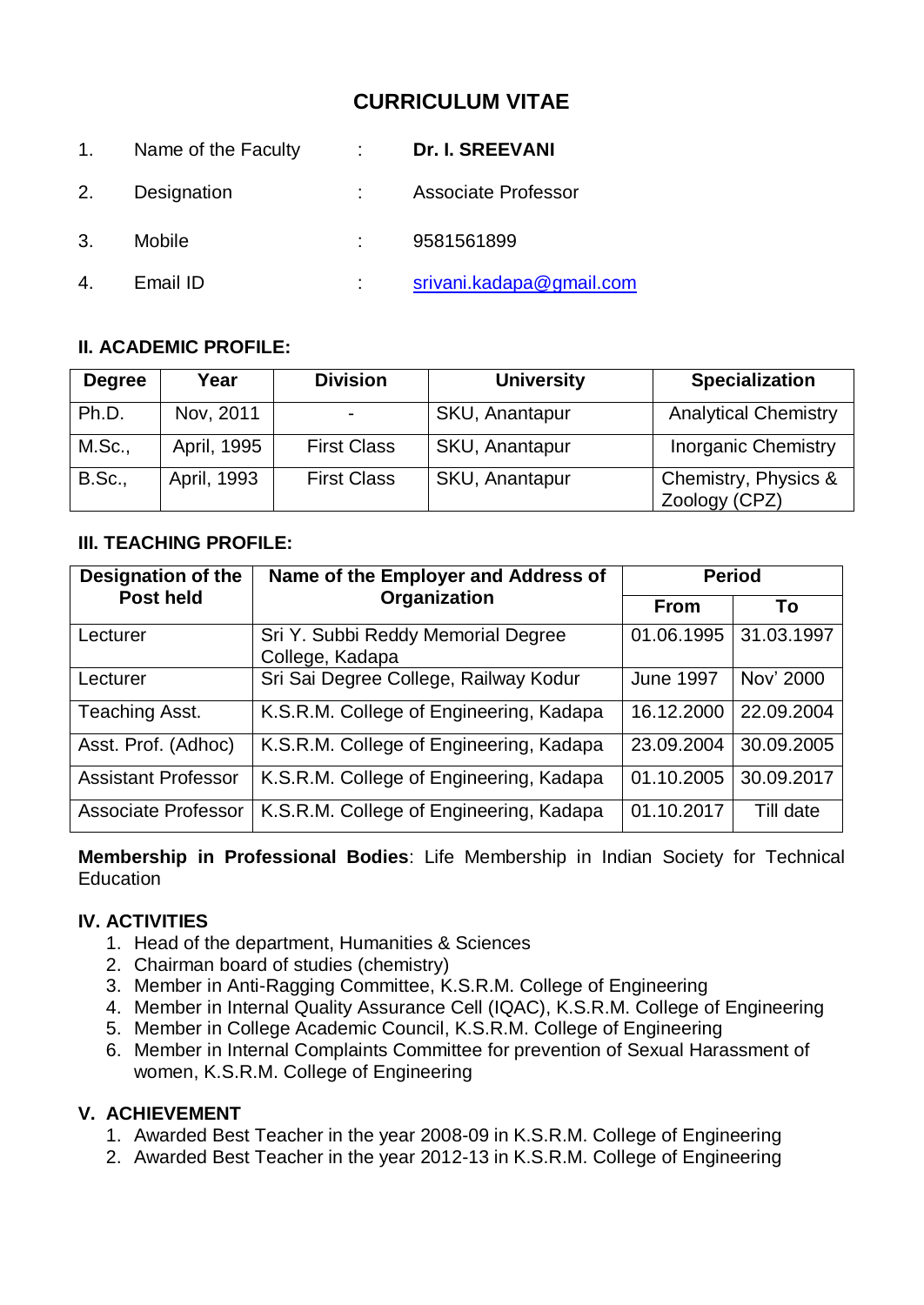# **RESEARCH PROFILE**

# **Papers published**

- 1. I. Sreevani, P. Raveendra Reddy, "Synthesis of 2-Hydroxy-3-Methoxy Benzaledehyde Thiosemicarbazone (HMBATSC) and its application for direct and second derivative spectrophotometric determination of pd(II)", published in Journal of Annali di chimica, Societa Chimical Italiana, 2007, Vol.97, pp. 1237-1245
- 2. I. Sreevani, P. Saifulla Khan, P. Raveendra Reddy, V. Krishna Reddy, "2-Hydroxy-3- Methoxy Benzaledehyde Thiosemicarbazone (HMBATSC) as a Spectrophotometric Reagent for the Simultaneous Determination of Indium (III) and Vanadium (IV) in synthetic Mixtures", published in International Journal of Chemistry and Applications, ISSN 0974-3111, Vol.3, No.3, 2011, pp.237-243.
- 3. I. Sreevani, P. Raveendra Reddy, V. Krishna Reddy, "A Rapid and Simple Spectrophotometric Determination of Traces of Chromium (VI) in Waste Water samples and in Soil samples by using 2-Hydroxy, 3-Methoxy Benzaldehyde Thiosemicarbazone (HMBATSC), Published in IOSR Journal of Applied Physics, e-ISSN: 2278-4861, Vol.3, Issue 1 (Jan. – Feb. 2013), pp.40-45.
- 4. I. Sreevani, D. Prem Kumar, A. Praveen Kumar, P. Raveendra Reddy, "Direct and Second order derivative spectrophotometric Determination of Vanadium (IV)", Published in International Journal of ChemTech Research, ISSN:0974-4290, Vol.4, No.2, April – June 2012, pp.686-690.
- 5. I. Sreevani, M. Swetha, "Non-extractive spectrophotometric determination of Cu(II) using 2-Hydroxy-3-Methoxy Benzaldehyde Thiosemicarbazone (HMBATSC)", Published by IOSR Journal of Applied Chemistry, e-ISSN: 2278-5736, Vol.9, Issue 9, ver.1 (Sep.2016), pp.63-67.
- 6. I. Sreevani, M. Swetha, "Simultaneous Derivative Spectrophotometric Determination of Indium (III) and Iron (II)", Published in Journal of Chemical and Pharmaceutical Research, ISSN: 0975-7384, 8(8), 2016, pp.360-363.
- 7. I. Sreevani, M. Swetha, "Simultaneous Derivative Spectrophotometric Determination of Chromium (VI) and Indium (III)", Published in International Journal of Engineering & Scientific Research, ISSN: 2347-6532, Vol.4, issue 10, October 2016, pp.25-31.
- 8. I. Sreevani, M. Swetha, "Simultaneous Derivative Spectrophotometric Determination of Chromium (VI) and Vanadium (V)", Published in Journal of Chemical and Pharmaceutical Research, ISSN: 0975-7384, 8(8), 2016, pp.1074-1077.